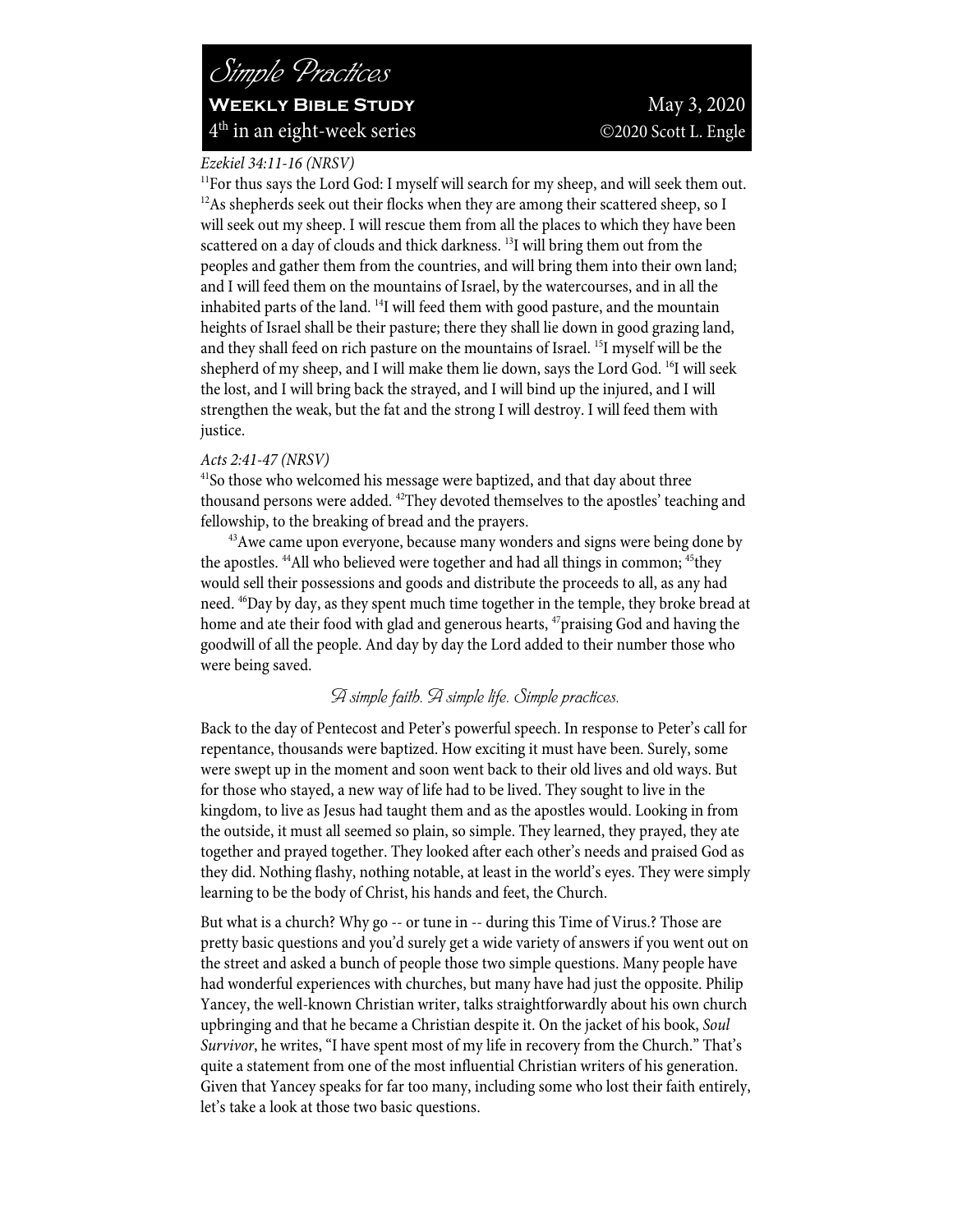#### *What is a church?*

First, a church is not a building, we've learned well in these past weeks.. We may use the word that way, but the truth is that a church is a community, a fellowship of believers who may meet in a building or in homes or even on on-line to worship, to pray, to care for one another, to learn, and to go about the work given them by Christ. Each church, like the community we call St. Andrew, can be thought of as an outpost or colony of the larger worldwide fellowship of believers called "the Church."

There are many images of "the Church" in the Bible. It is we who are God's sheep, protected and cared for by the Good Shepherd. We are also, as Paul puts it, the Body of Christ. We are his eyes and his hands and his feet in this world. We are a fellowship that was formed by God, in the person of his Holy Spirit, and is sustained by that same Spirit. Indeed, Paul refers to us as God's temple, in whom God's Spirit dwells. We are, as Peter puts, a "chosen race, a holy nation, . . . God's own people." And there is only one thing that we have in common, our faith, i.e., our trust, in Jesus Christ. That faith in Jesus Christ is our one and only badge of membership, not race or gender or geography, nor our obedience to a set of rules nor our conformity to a particular set of doctrines.

### *Why Go?*

I sometimes get a question something like this: "I believe in Jesus, but why should I have to go to church? Can't I love Jesus just as well on my own?" I understand where the question comes from, particularly in our individualistic society. Frankly, I'm not much of a joiner myself. And I'm pretty pragmatic, wondering what something will do for me. But there is a reason that N. T. Wright has written, "it is as impossible, unnecessary, and undesirable to be a Christian all by yourself as it is to be a newborn baby all by yourself," for all those who have faith in Christ are born anew, new creations born into God's creation, the Church. As another wise and informed Christian, whose name escapes me, wrote, "There is no healthy relationship with Jesus without a relationship to the Church." To put it another way, we can't expect to have a healthy relationship with Jesus without a relationship with his Body. And to put a finer edge on the theology, all believers are part of the Body of Christ, whether they are present or absent.

You see, we humans are built for relationship, for community. We are made in the image of God, who is, in his very being, inherently relational, an eternal loving fellowship of three persons, Father, Son, and Holy Spirit. Thus, it is in community with one another, believer to believer, that we discover the best within us and learn what it really means to have a Good Shepherd.

So, why go to church? Because it is there, in the midst of others, that we can find the meaning, the purpose, the joy, and the peace that we all seek. Is it too much to ask that our churches be such places, that these colonies of God's new human race, reflect the God whom we worship? In a word, no!

Now, no church will meet all our expectations, nor will any church meet all of God's expectations. But being absent from church entirely is not an option for a Christian. It is here, in these places and within these communities that we discover the deepest joys of the Christian life, amid the simple practices that comprise the life of a disciple.

My wife, Patti, and I came to St. Andrew more than twenty years ago, not long after getting married, and found here the most warm, welcoming, joyful people that either of us had experienced. And we've been here ever since, in good times and bad. One son was baptized here, another married, and we've gotten to share the baptism of our two grandchildren (yes, we are counting on more) with this wonderful congregation of Christians.

But even more important, it has been here that Patti and I have each found our way to a deep, enduring, and fully dimensioned relationship with Jesus Christ. God has used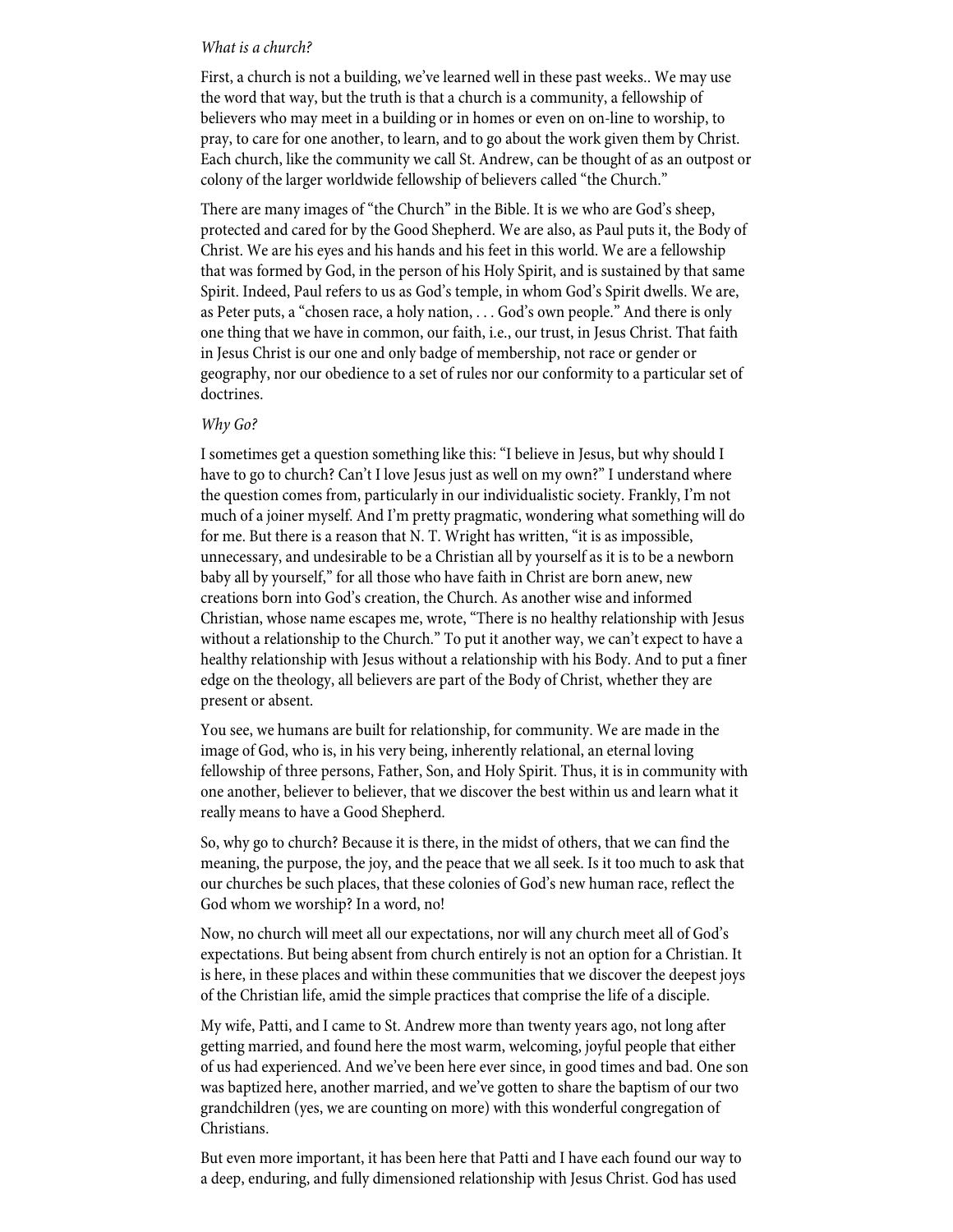all these wonderful people, both clergy and lay, to reshape us both and we will be eternally grateful. Yes, church matters.

I will leave you with this from Bishop Wright. It is an informed and heartfelt description of the body of Christ, the Church, our family. This is excerpted from his book, *Simply Christian*.

"If God is our father, the church is our mother." The words are those of the Swiss Reformer John Calvin. Several biblical passages speak in this way (notably, Galatians 4:26-27, echoing Isaiah 54:1).

They underline the fact that it is as impossible, unnecessary, and undesirable to be a Christian all by yourself as it is to be a newborn baby all by yourself. The church is first and foremost a *community*, a collection of people who belong to one another because they belong to God, the God we know in and through Jesus. Though we often use the word "church" to denote a building, the point is that it's the building *where this community meets*. True, buildings can and do carry memories, and when people have been praying and worshipping and mourning and celebrating in a particular building for many years, the building itself may come to speak powerfully of God's welcoming presence. But it is the *people* who matter.

The church exists primarily for two closely correlated purposes: to worship God and to work for his kingdom in the world. You can and must worship, and work for God's kingdom, in private and in ways unique to yourself, but if God's kingdom is to go forward, rather than around and around in circles, we must work together as well as apart.

The church also exists for a third purpose, which serves the other two: to encourage one another, to build one another up in faith, to pray with and for one another, to learn from one another and teach one another, and to set one another examples to follow, challenges to take up, and urgent tasks to perform. This is all part of what is known loosely as *fellowship*. This doesn't just mean serving one another cups of tea and coffee. It's all about living within that sense of a joint enterprise, a family business, in which everyone has a proper share and a proper place.

It is within this context that the different "ministries" within the church have grown up. From the very earliest evidence we have, in the Acts of the Apostles and the letters of Paul, the church has recognized different callings within its common life. God has given different gifts to different people so that the whole community may flourish and take forward the work with which it has been entrusted.

Worship, fellowship, and the work of reflecting God's kingdom into the world flow into and out of one another. You can't reflect God's image without returning to worship to keep the reflection fresh and authentic. In the same way, worship sustains and nourishes fellowship; without it, fellowship quickly deteriorates into groups of the like-minded, which in turn quickly become exclusive cliques—the very opposite of what Jesus's people should be aiming at.

It is within the church, even when the church isn't getting everything quite right, that the Christian faith of which we have spoken is nourished and grows to maturity. As with any family, the members discover who they are in relationship with one another. Churches vary enormously in size, from scattered handfuls of people in isolated villages to enormous congregations of many thousands in some parts of the world. But ideally every Christian should belong to a group that is small enough for individuals to get to know and care for each other, and particularly to pray in meaningful depth for one another, and also to a fellowship large enough to contain a wide variety in its membership, styles of worship, and kingdom-activity The smaller the local community, the more important it is to be